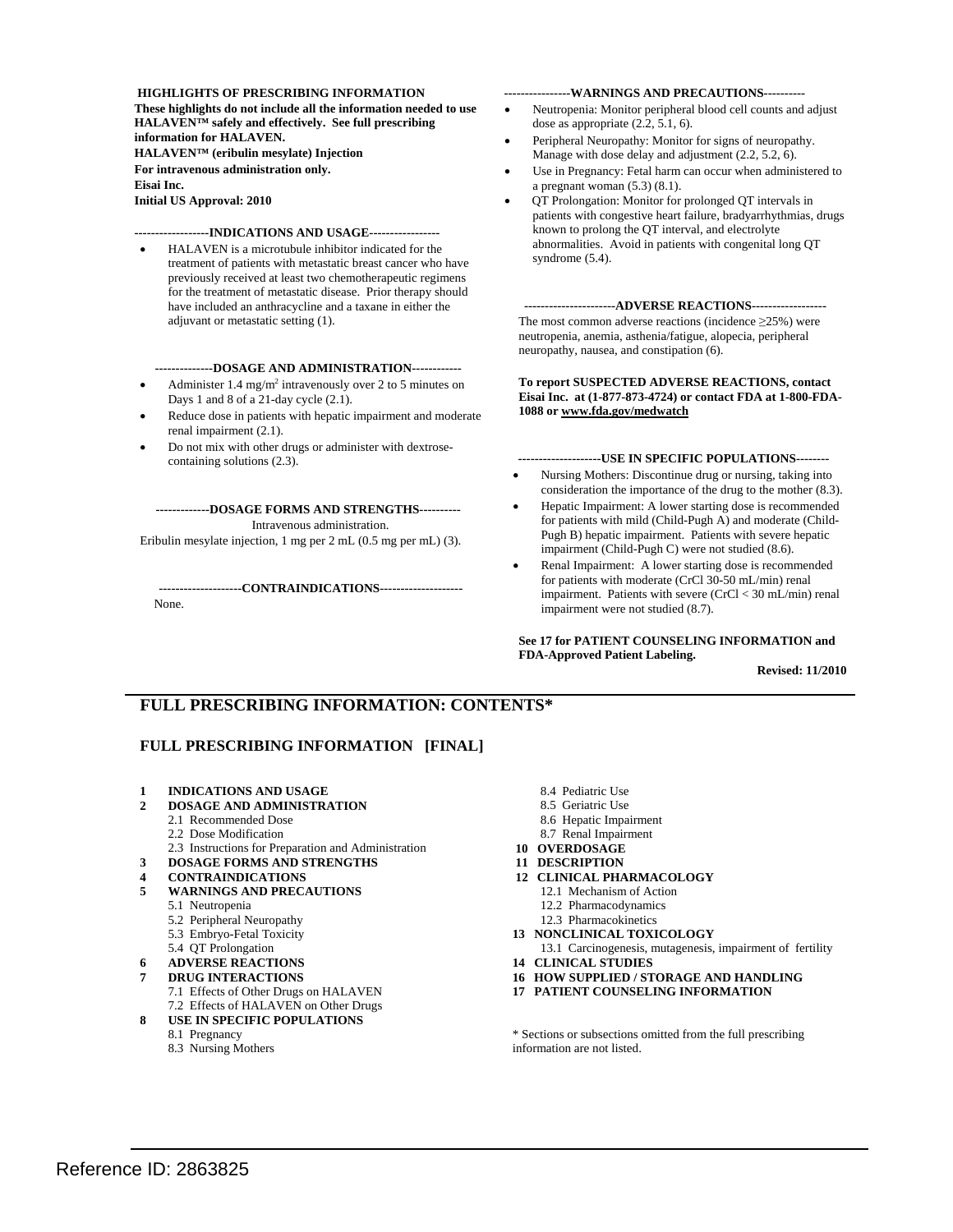#### **1 INDICATIONS AND USAGE**

HALAVEN is indicated for the treatment of patients with metastatic breast cancer who have previously received at least two chemotherapeutic regimens for the treatment of metastatic disease. Prior therapy should have included an anthracycline and a taxane in either the adjuvant or metastatic setting.

## **2 DOSAGE AND ADMINISTRATION**

## **2.1 Recommended Dose**

The recommended dose of HALAVEN is 1.4 mg/m<sup>2</sup> administered intravenously over 2 to 5 minutes on Days 1 and 8 of a 21-day cycle.

is 1.1 mg/m<sup>2</sup> administered intravenously over 2 to 5 minutes on Days 1 and 8 of a 21-day cycle. The recommended dose of HALAVEN in patients with mild hepatic impairment (Child-Pugh A) [*see Use in Specific Populations (8.6*)]

B) is 0.7 mg/m<sup>2</sup> administered intravenously over 2 to 5 minutes on Days 1 and 8 of a 21-day cycle. The recommended dose of HALAVEN in patients with moderate hepatic impairment (Child-Pugh [*see Use in Specific Populations (8.6)*]

The recommended dose of HALAVEN in patients with moderate renal impairment (creatinine clearance of 30-50 mL/min) is 1.1 mg/m<sup>2</sup> administered intravenously over 2 to 5 minutes on Days 1 and 8 of a 21-day cycle. [*see Use in Specific Populations (8.7*)]

#### **2.2 Dose Modification**

Assess for peripheral neuropathy and obtain complete blood cell counts prior to each dose.

*Recommended dose delays* 

- Do not administer HALAVEN on Day 1 or Day 8 for any of the following:
	- $-$  ANC < 1,000/mm<sup>3</sup>
	- $-$  Platelets < 75,000/mm<sup>3</sup>
	- − Grade 3 or 4 non-hematological toxicities.
- The Day 8 dose may be delayed for a maximum of 1 week.
	- − If toxicities do not resolve or improve to ≤ Grade 2 severity by Day 15, omit the dose.
	- − If toxicities resolve or improve to ≤ Grade 2 severity by Day 15, administer HALAVEN at a reduced dose and initiate the next cycle no sooner than 2 weeks later.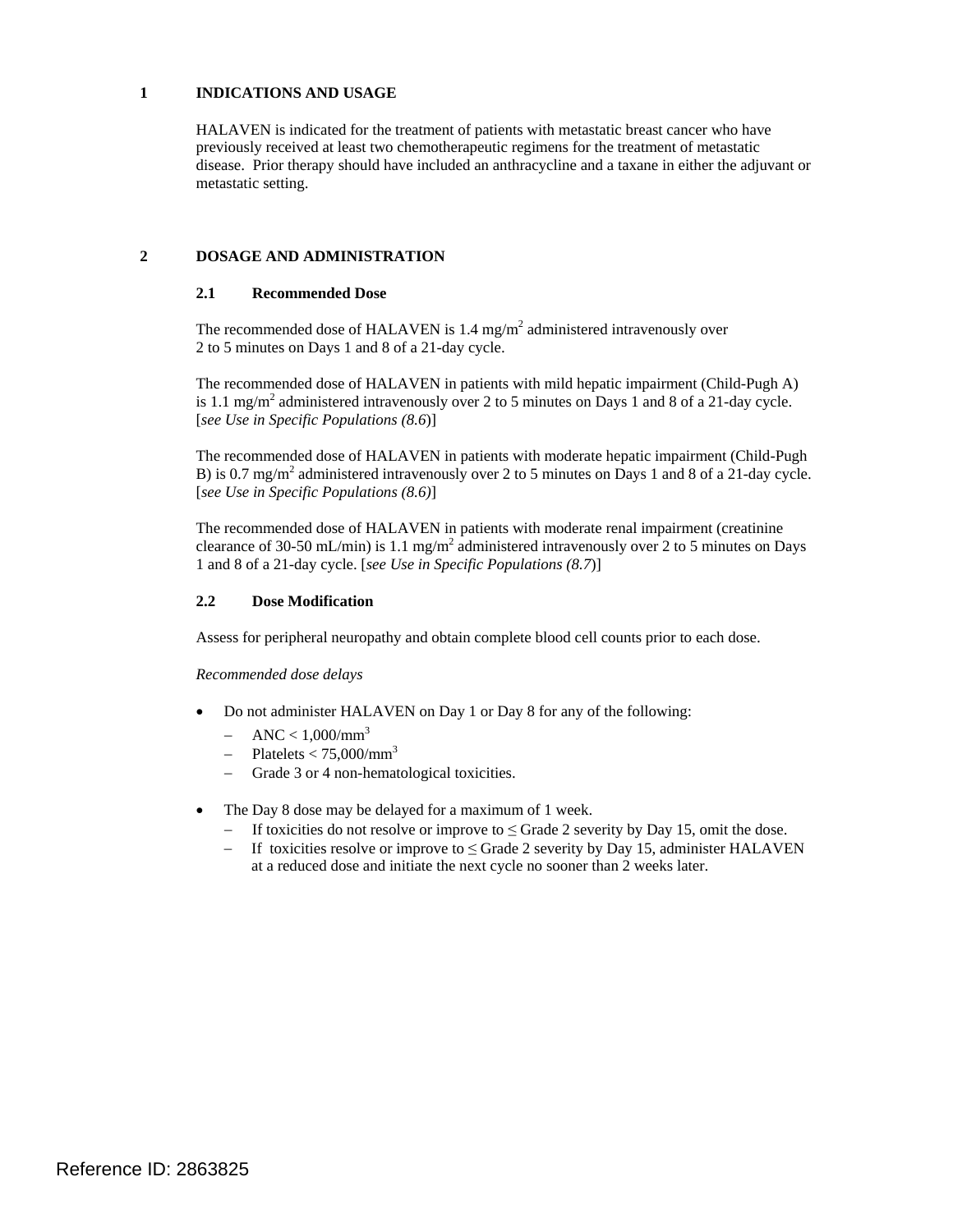#### *Recommended dose reductions*

- • If a dose has been delayed for toxicity and toxicities have recovered to Grade 2 severity or less, resume HALAVEN at a reduced dose as set out in Table 1.
- Do not re-escalate HALAVEN dose after it has been reduced.

#### **Table 1 Recommended Dose Reductions**

| <b>Event Description</b>                                                                                           | <b>Recommended</b><br><b>HALAVEN</b><br><b>Dose</b> |
|--------------------------------------------------------------------------------------------------------------------|-----------------------------------------------------|
| Permanently reduce the 1.4 mg/m <sup>2</sup> HALAVEN dose for any of the<br>following:                             |                                                     |
| ANC $\langle 500/\text{mm}^3$ for $>7$ days                                                                        |                                                     |
| ANC <1,000 /mm <sup>3</sup> with fever or infection                                                                |                                                     |
| Platelets $<$ 25,000/mm <sup>3</sup>                                                                               | 1.1 mg/m <sup>2</sup>                               |
| Platelets $\langle 50,000/ \text{mm}^3$ requiring transfusion                                                      |                                                     |
| Non-hematologic Grade 3 or 4 toxicities                                                                            |                                                     |
| Omission or delay of Day 8 HALAVEN dose in previous cycle for toxicity                                             |                                                     |
|                                                                                                                    |                                                     |
| <b>Occurrence</b> of any event requiring permanent dose reduction while receiving<br>1.1 mg/m <sup>2</sup>         | $0.7 \text{ mg/m}^2$                                |
| <b>Occurrence</b> of any event requiring permanent dose reduction while receiving<br>$\cdot$ 0.7 mg/m <sup>2</sup> | Discontinue<br><b>HALAVEN</b>                       |

 $ANC = absolute$  neutrophil count.

 Events (CTCAE) version 3.0. Toxicities graded in accordance with National Cancer Institute (NCI) Common Terminology Criteria for Adverse

#### **2.3 Instructions for Preparation and Administration**

 undiluted or diluted in 100 mL of 0.9% Sodium Chloride Injection, USP. Aseptically withdraw the required amount of HALAVEN from the single-use vial and administer

 **dextrose.** Do not administer in the same intravenous line concurrent with the other medicinal products. **Do not dilute in or administer through an intravenous line containing solutions with** 

products.<br>Store undiluted HALAVEN in the syringe for up to 4 hours at room temperature or for up to 24 hours under refrigeration (40 $\degree$ F or/ 4 $\degree$ C). Store diluted solutions of HALAVEN for up to 4 hours at room temperature or up to 24 hours under refrigeration.

Discard unused portions of the vial.

## **3 DOSAGE FORMS AND STRENGTHS**

HALAVEN (eribulin mesylate) Injection, 1 mg/2 mL (0.5 mg/mL).

#### **4 CONTRAINDICATIONS**

None.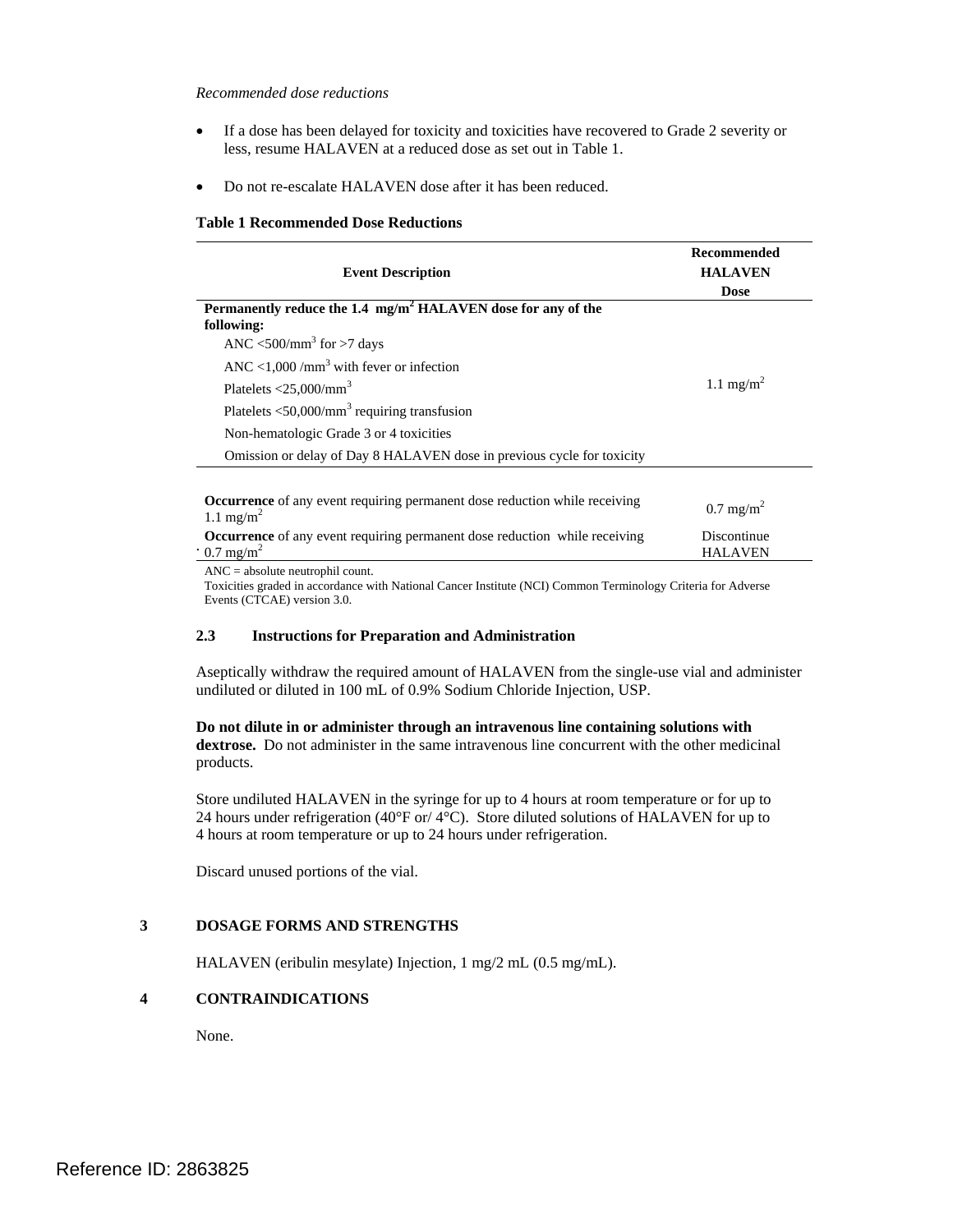## **5 WARNINGS AND PRECAUTIONS**

#### **5.1 Neutropenia**

Severe neutropenia (ANC  $<$  500/mm<sup>3</sup>) lasting more than one week occurred in 12% (62/503) of patients in Study 1, leading to discontinuation in <1% of patients [*see Adverse Reactions (6)*]. Patients with alanine aminotransferase or aspartate aminotransferase  $> 3 \times ULN$  (upper limit of normal) experienced a higher incidence of Grade 4 neutropenia and febrile neutropenia than patients with normal aminotransferase levels. Patients with bilirubin  $> 1.5 \times$  ULN also had a higher incidence of Grade 4 neutropenia and febrile neutropenia.

 longer than 7 days [*see Dosage and Administration (2.2)*]. Clinical studies of HALAVEN did not Monitor complete blood counts prior to each dose; increase the frequency of monitoring in patients who develop Grade 3 or 4 cytopenias. Delay administration of HALAVEN and reduce subsequent doses in patients who experience febrile neutropenia or Grade 4 neutropenia lasting include patients with baseline neutrophil counts below 1,500/mm<sup>3</sup>.

## **5.2 Peripheral Neuropathy**

 Grade 3 peripheral neuropathy occurred in 8% (40/503) of patients, and Grade 4 in 0.4% (2/503) discontinuation of HALAVEN (5% of patients; 24/503). Neuropathy lasting more than one year or worsening neuropathy that had not recovered within a median follow-up duration of 269 days neuropathy. Withhold HALAVEN in patients who experience Grade 3 or 4 peripheral neuropathy until resolution to Grade 2 or less [*see Dosage and Administration (2.2)*]. of patients in Study 1. Peripheral neuropathy was the most common toxicity leading to occurred in 5% (26/503) of patients. Twenty-two percent (109/503) of patients developed a new (range 25-662 days). Monitor patients closely for signs of peripheral motor and sensory

# **5.3 Embryo-Fetal Toxicity**

 There are no adequate and well-controlled studies of HALAVEN in pregnant women. administered to a pregnant woman. Embryo-fetal toxicity and teratogenicity occurred in rats that HALAVEN is a microtubule inhibitor; therefore, it is expected to cause fetal harm when received eribulin mesylate at approximately half of the recommended human dose based on body surface area. If this drug is used during pregnancy, or if a patient becomes pregnant while taking this drug, she should be apprised of the potential hazard to the fetus *[see Use in Specific Populations (8.1)]*.

## **5.4 QT Prolongation**

 In an uncontrolled open-label ECG study in 26 patients, QT prolongation was observed on Day 8, independent of eribulin concentration, with no QT prolongation observed on Day 1. ECG bradyarrhythmias, drugs known to prolong the QT interval, including Class Ia and III monitoring is recommended if therapy is initiated in patients with congestive heart failure, antiarrhythmics, and electrolyte abnormalities. Correct hypokalemia or hypomagnesemia prior to initiating HALAVEN and monitor these electrolytes periodically during therapy. Avoid HALAVEN in patients with congenital long QT syndrome.

## **6 ADVERSE REACTIONS**

The following adverse reactions are discussed in detail in other sections of the labeling:

- Neutropenia [*see Warnings and Precautions (5.1)*]
- Peripheral neuropathy [*see Warnings and Precautions (5.2)*]
- QT interval prolongation [*see Warnings and Precautions (5.4)*].

 neutropenia, anemia, asthenia/fatigue, alopecia, peripheral neuropathy, nausea, and constipation. The most common adverse reactions  $(\geq 25\%)$  reported in patients receiving HALAVEN were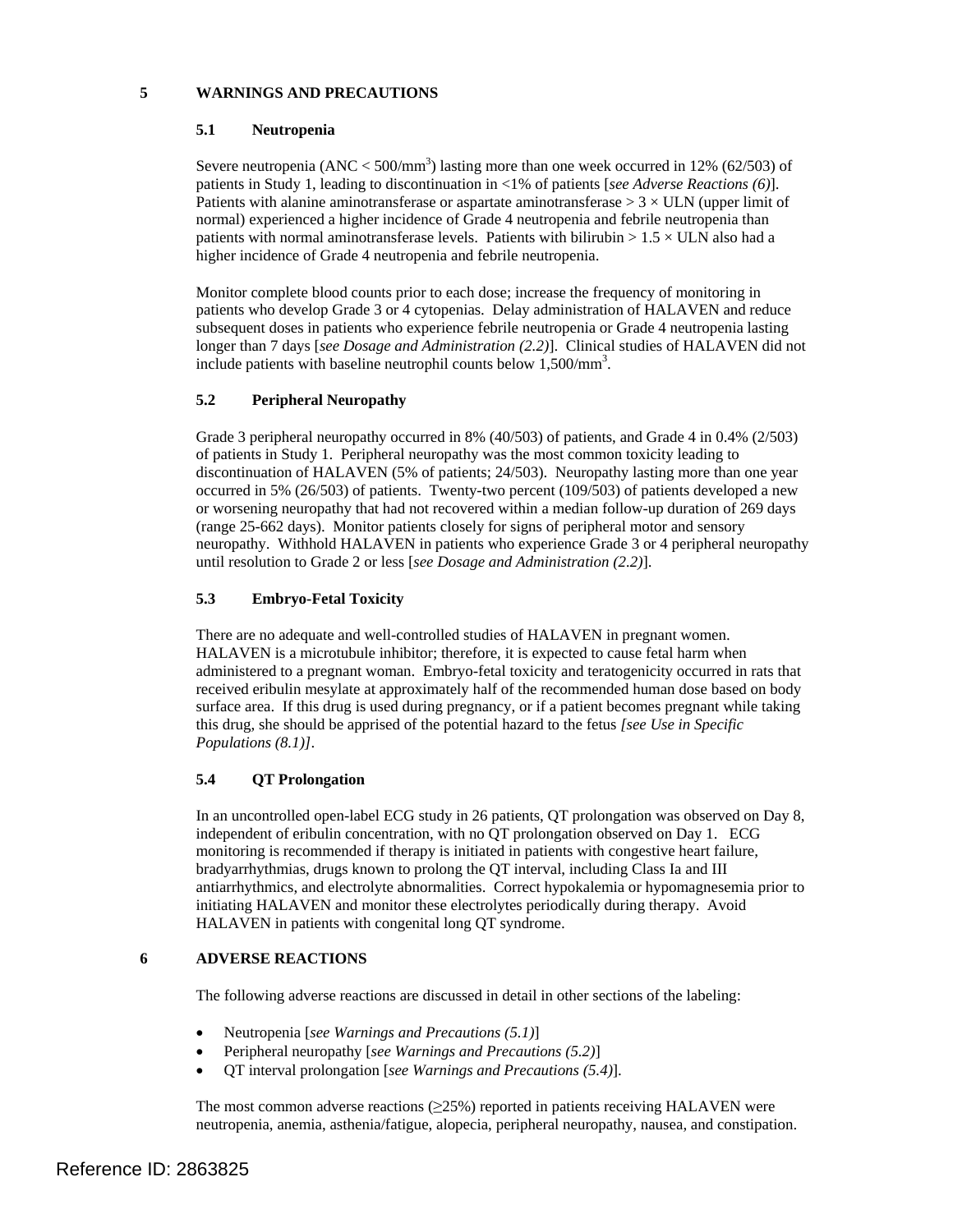The most common serious adverse reactions reported in patients receiving HALAVEN were febrile neutropenia (4%) and neutropenia (2%). The most common adverse reaction resulting in discontinuation of HALAVEN was peripheral neuropathy (5%).

Because clinical trials are conducted under widely varying conditions, the adverse reaction rates observed in the clinical trials of a drug cannot be directly compared to rates in other clinical trials and may not reflect the rates observed in clinical practice.

 including 240 patients exposed to HALAVEN for 6 months or longer. The majority of the 1,222 patients were women (82%) with a median age of 58 years (range: 26 to 91 years). The racial and In clinical trials, HALAVEN has been administered to 1,222 patients with multiple tumor types, ethnic distribution was Caucasian (83%), Black (5%), Asian (2%), and other (5%).

 $(1.4 \text{ mg/m}^2 \text{ on Days } 1 \text{ and } 8 \text{ of a } 21 \text{-day cycle})$  or single agent treatment chosen by their physician (control group). A total of 503 patients received HALAVEN, and 247 patients in the control 18%, gemcitabine 19%, taxanes 15%, vinorelbine 25%, other chemotherapies 10%)] or hormonal The adverse reactions described in Table 2 were identified in 750 patients treated in Study 1 [*see Clinical Studies (14)*]. In Study 1, patients were randomized (2:1) to receive either HALAVEN group received therapy consisting of chemotherapy [total 97% (anthracyclines 10%, capecitabine therapy (3%). The median duration of exposure was 118 days for patients receiving HALAVEN and 63 days for patients receiving control therapy. Table 2 reports the most common adverse reactions occurring in at least 10% of patients in either group.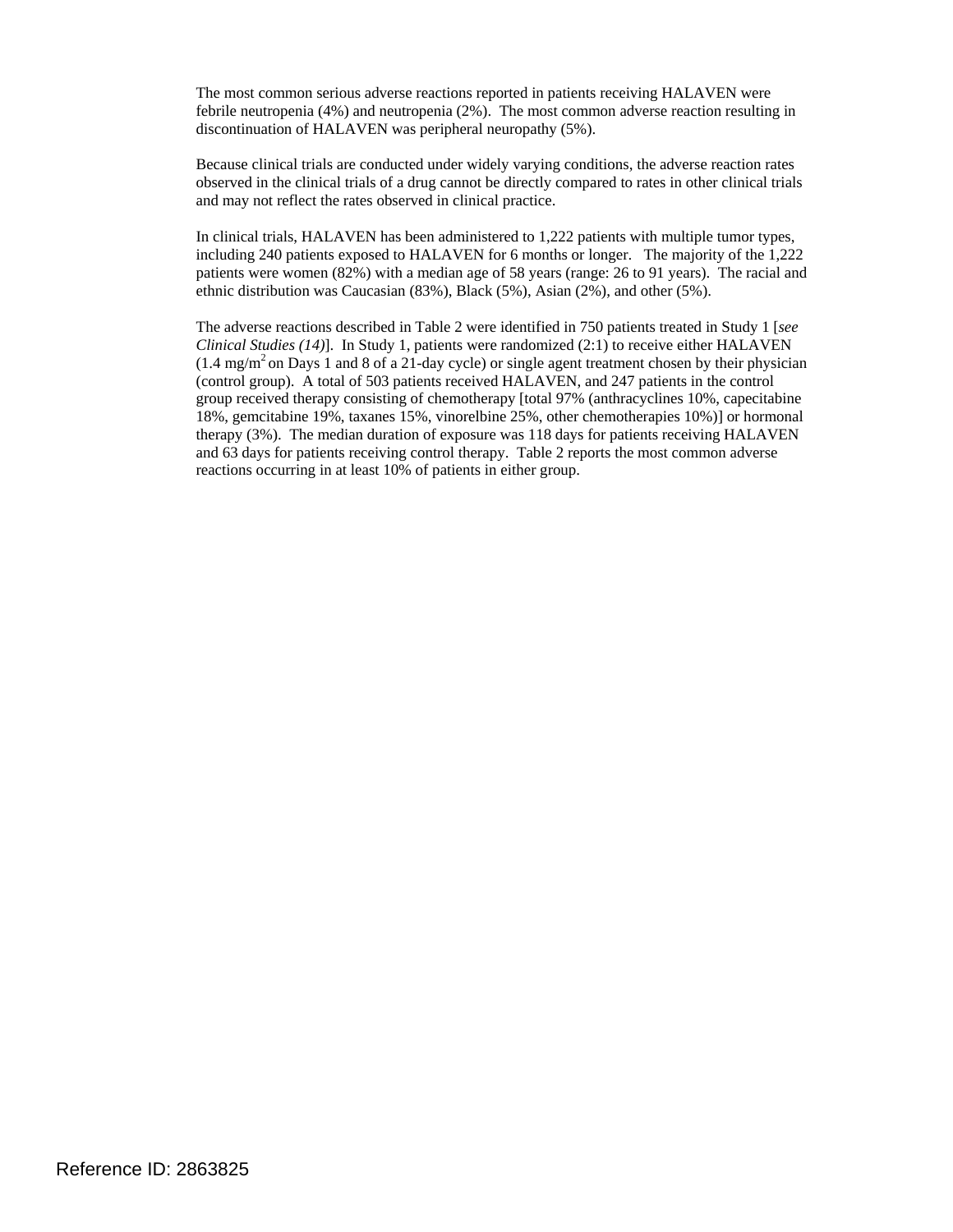| MedDRA ver 10.0                                          | <b>HALAVEN</b><br>$n = 503$ |                 | <b>Control Group</b><br>$n = 247$ |                 |
|----------------------------------------------------------|-----------------------------|-----------------|-----------------------------------|-----------------|
|                                                          | <b>All Grades</b>           | $>$ Grade 3     | <b>All Grades</b>                 | $>$ Grade 3     |
| <b>Blood and Lymphatic System Disorders</b> <sup>a</sup> |                             |                 |                                   |                 |
| Neutropenia                                              | 82%                         | 57%             | 53%                               | 23%             |
| Anemia                                                   | 58%                         | 2%              | 55%                               | 4%              |
| Nervous system disorders                                 |                             |                 |                                   |                 |
| Peripheral neuropathy <sup>b</sup>                       | 35%                         | 8%              | 16%                               | 2%              |
| Headache                                                 | 19%                         | $< 1\%$         | 12%                               | $<$ 1%          |
| <b>General disorders and administrative site</b>         |                             |                 |                                   |                 |
| conditions                                               |                             |                 |                                   |                 |
| Asthenia/Fatigue                                         | 54%                         | 10%             | 40%                               | 11%             |
| Mucosal inflammation                                     | 9%                          | $1\%$           | 10%                               | 2%              |
| Pyrexia                                                  | 21%                         | $<$ 1%          | 13%                               | $< 1\%$         |
| <b>Gastrointestinal disorders</b>                        |                             |                 |                                   |                 |
| Constipation                                             | 25%                         | 1%              | 21%                               | 1%              |
| Diarrhea                                                 | 18%                         | $\theta$        | 18%                               | $\mathbf{0}$    |
| Nausea                                                   | 35%                         | 1%              | 28%                               | 3%              |
| Vomiting                                                 | 18%                         | 1%              | 18%                               | 1%              |
| Musculoskeletal and connective tissue                    |                             |                 |                                   |                 |
| disorders                                                |                             |                 |                                   |                 |
| Arthralgia/Myalgia                                       | 22%                         | ${<}1\%$        | 12%                               | $1\%$           |
| Back pain                                                | 16%                         | 1%              | 7%                                | 2%              |
| Bone pain                                                | 12%                         | 2%              | 9%                                | 2%              |
| Pain in extremity                                        | 11%                         | $1\%$           | 10%                               | 1%              |
| <b>Investigations</b>                                    |                             |                 |                                   |                 |
| Weight decreased                                         | 21%                         | 1%              | 14%                               | $<$ 1%          |
| <b>Metabolism and nutrition disorders</b>                |                             |                 |                                   |                 |
| Anorexia                                                 | 20%                         | $1\%$           | 13%                               | $1\%$           |
| Respiratory, thoracic, and mediastinal<br>disorders      |                             |                 |                                   |                 |
| Cough                                                    | 14%                         | $\Omega$        | 9%                                | $\Omega$        |
| Dyspnea                                                  | 16%                         | 4%              | 13%                               | 4%              |
| Skin and subcutaneous tissue disorders                   |                             |                 |                                   |                 |
| Alopecia                                                 | 45%                         | NA <sup>c</sup> | 10%                               | NA <sup>c</sup> |
| <b>Infections and Infestations</b>                       |                             |                 |                                   |                 |
| <b>Urinary Tract Infection</b>                           | 10%                         | 1%              | 5%                                | $\theta$        |

#### **Table 2 Adverse Reactions with a Per-Patient Incidence of at Least 10% in Study 1**

based upon laboratory data.

<sup>b</sup> includes neuropathy peripheral, neuropathy, peripheral motor neuropathy, polyneuropathy, peripheral sensory neuropathy, and paraesthesia.

 $\degree$  not applicable; (grading system does not specify > Grade 2 for alopecia).

 HALAVEN in Study 1, and 29% (144/503) of patients experienced Grade 4 neutropenia. Febrile and discontinuation was required in <1% of patients. The mean time to nadir was 13 days and the Cytopenias: Grade 3 neutropenia occurred in 28% (143/503) of patients who received neutropenia occurred in 5% (23/503) of patients; two patients (0.4%) died from complications of febrile neutropenia. Dose reduction due to neutropenia was required in 12% (62/503) of patients mean time to recovery from severe neutropenia (<500/mm<sup>3</sup>) was 8 days. Grade 3 or greater thrombocytopenia occurred in 1% (7/503) of patients. G-CSF (granulocyte colony-stimulating factor) or GM-CSF (granulocyte–macrophage colony-stimulating factor) was used in 19% of patients who received HALAVEN.

Peripheral Neuropathy: In Study 1, 17 % of enrolled patients had Grade 1 peripheral neuropathy and 3% of patients had Grade 2 peripheral neuropathy at baseline. Dose reduction due to percent (20/503) of patients experienced peripheral motor neuropathy of any grade and 2% (8/503) peripheral neuropathy was required by 3% (14/503) of patients who received HALAVEN. Four of patients developed Grade 3 peripheral motor neuropathy.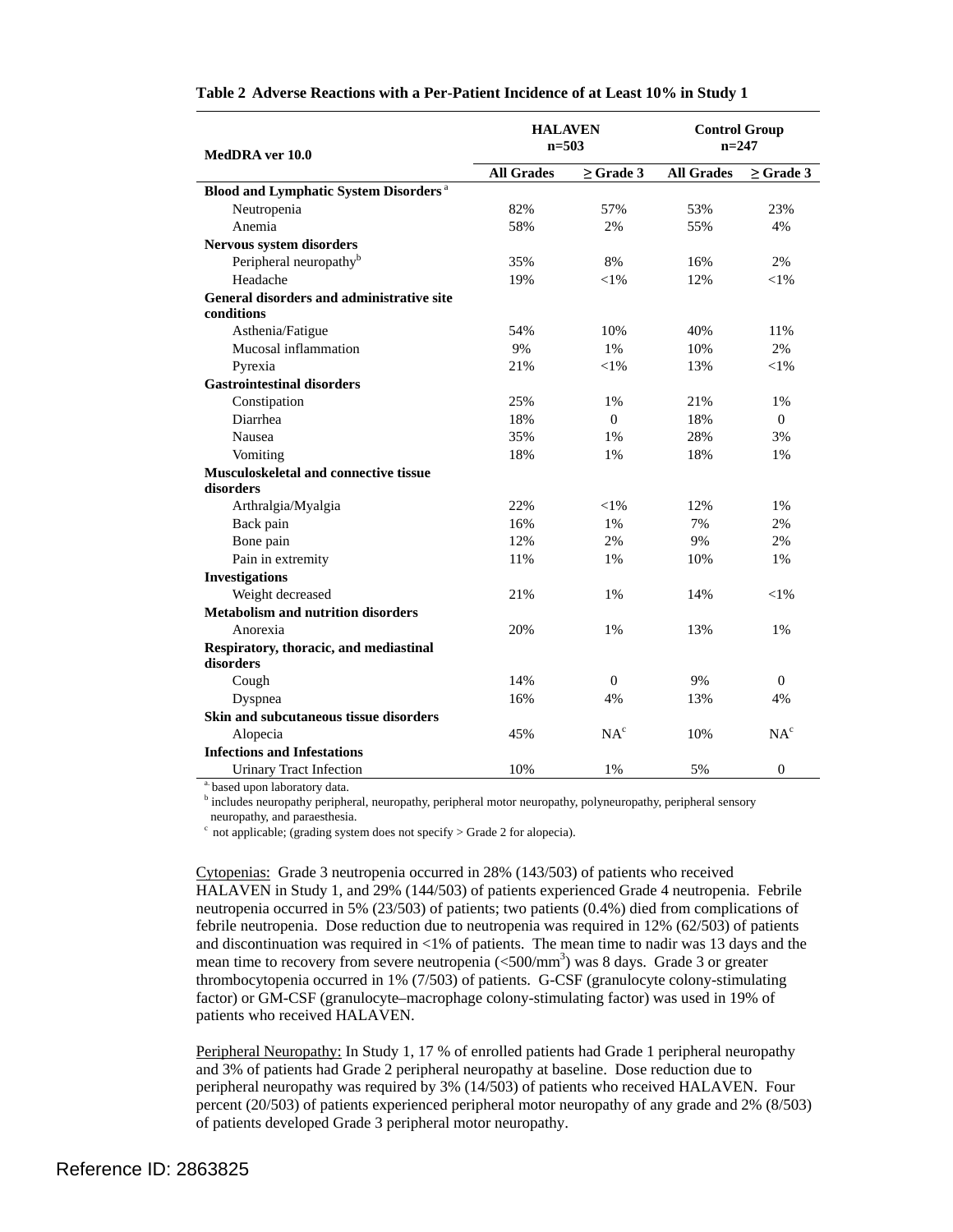Liver Function Test Abnormalities: Among patients with Grade 0 or 1 ALT levels at baseline, elevations in bilirubin and ALT; these abnormalities resolved and did not recur with re-exposure 18% of HALAVEN-treated patients experienced Grade 2 or greater ALT elevation. One HALAVEN-treated patient without documented liver metastases had concomitant Grade 2 to HALAVEN.

 ≥5% to <10% of the HALAVEN-treated group: Less Common Adverse Reactions: The following additional adverse reactions were reported in

- **Eye Disorders:** increased lacrimation
- **Gastrointestinal Disorders:** dyspepsia, abdominal pain, stomatitis, dry mouth
- **General Disorders and Administration Site Conditions:** peripheral edema
- **Infections and Infestations:** upper respiratory tract infection
- **Metabolism and Nutrition Disorders:** hypokalemia
- **Musculoskeletal and Connective Tissue Disorders:** muscle spasms, muscular weakness
- **Nervous System Disorders:** dysgeusia, dizziness
- **Psychiatric Disorders:** insomnia, depression
- **Skin and Subcutaneous Tissue Disorders:** rash

# **7 DRUG INTERACTIONS**

#### **7.1 Effects of Other Drugs on HALAVEN**

 No drug-drug interactions are expected with CYP3A4 inhibitors or P-gp inhibitors. The effect of two-way crossover trial in 12 patients with advanced solid tumors. The mean dose-normalized AUC values were similar when eribulin was administered with or without ketoconazole (ratio of the mean AUC: 0.97; 90% CI: 0.83, 1.12). ketoconazole, a strong inhibitor of cytochrome P450 3A4 (CYP3A4) and a P-gp inhibitor, on the pharmacokinetics (PK) of eribulin was studied in an open-label, two-treatment, two-sequence,

#### **7.2 Effect of HALAVEN on Other Drugs**

Eribulin does not inhibit CYP1A2, CYP2C9, CYP2C19, CYP2D6, CYP2E1 or CYP3A4 enzymes or induce CYP1A2, CYP2C9, CYP2C19 or CYP3A4 enzymes at relevant clinical concentrations. Eribulin is not expected to alter the plasma concentrations of drugs that are substrates of these enzymes *[see Clinical Pharmacology (12.3)].* 

#### **8 USE IN SPECIFIC POPULATIONS**

#### **8.1 Pregnancy Category D** [*see Warnings and Precautions (5.3)]*

 There are no adequate and well-controlled studies with HALAVEN in pregnant women. administered to a pregnant woman. Embryo-fetal toxicity and teratogenicity occurred in rats that taking this drug, the patient should be apprised of the potential hazard to the fetus. HALAVEN is a microtubule inhibitor, therefore, it is expected to cause fetal harm when received eribulin mesylate at approximately half of the recommended human dose based on body surface area. If this drug is used during pregnancy, or if the patient becomes pregnant while

 during organogenesis (Gestation Days 8, 10, and 12) at doses approximately 0.04, 0.13, 0.43 and abortion and severe external or soft tissue malformations were observed in offspring at doses In a developmental toxicity study, pregnant rats received intravenous infusion of eribulin mesylate 0.64 times the recommended human dose, based on body surface area  $(mg/m<sup>2</sup>)$ . Increased 0.64 times the recommended human dose based on body surface area  $(mg/m<sup>2</sup>)$ , including the absence of a lower jaw, tongue, stomach and spleen. Increased embryo-fetal death/resorption,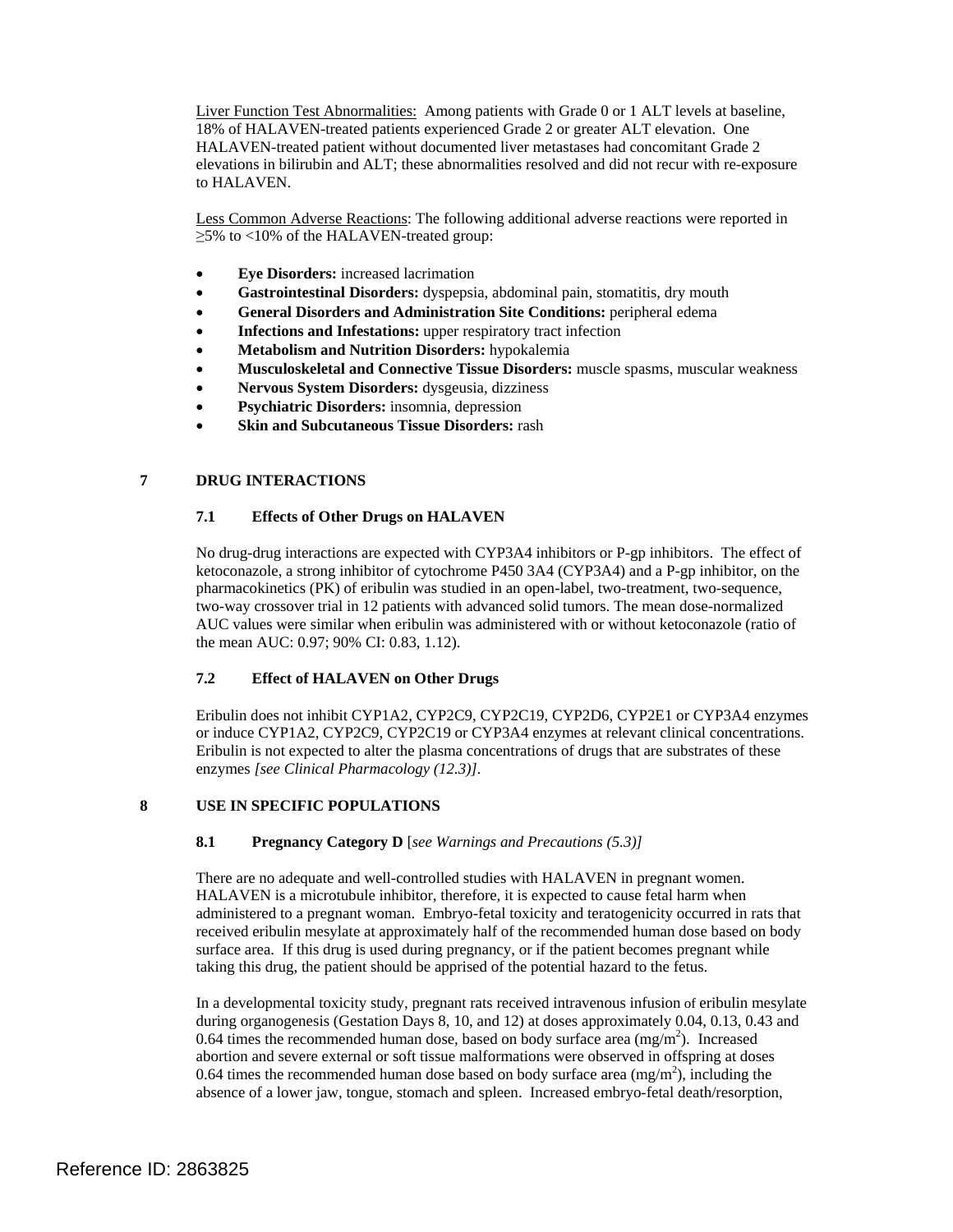reduced fetal weights, and minor skeletal anomalies consistent with developmental delay were also reported at or above doses of 0.43 times the recommended human dose.

 recommended human dose (mg/m²), and included enlarged spleen, reduced maternal weight gain Maternal toxicity of eribulin mesylate was reported in rats at or above doses of 0.43 times the and decreased food consumption.

# **8.3 Nursing Mothers**

 It is not known whether HALAVEN is excreted into human milk. No studies in humans or animals were conducted to determine if HALAVEN is excreted into milk. Because many drugs are excreted into human milk and because of the potential for serious adverse reactions in human milk fed infants from HALAVEN, a decision should be made whether to discontinue nursing or to discontinue HALAVEN taking into account the importance of the drug to the mother.

# **8.4 Pediatric Use**

 The safety and effectiveness of HALAVEN in pediatric patients below the age of 18 years have not been established.

# **8.5 Geriatric Use**

Study 1 did not include sufficient numbers of subjects aged 65 years and older to determine whether they respond differently from younger subjects. Of the 827 subjects who received the recommended dose and schedule of HALAVEN in clinical studies, 15% (121/827) were 65 and older, and 2% (17/827) patients were 75 and older. No overall differences in safety were observed between these subjects and younger subjects.

# **8.6 Hepatic Impairment**

hepatic function. A lower starting dose of 1.1 mg/m<sup>2</sup> is recommended for patients with mild hepatic impairment (Child-Pugh A) and of 0.7 mg/m<sup>2</sup> is recommended for patients with moderate A study evaluated the PK of eribulin in patients with mild (Child-Pugh A;  $n=7$ ) and moderate (Child-Pugh B; n=5) hepatic impairment. Compared to patients with normal hepatic function (n=6), eribulin exposure increased 1.8-fold and 2.5-fold in patients with mild and moderate hepatic impairment, respectively. Administration of HALAVEN at a dose of 1.1 mg/m<sup>2</sup> to patients with mild hepatic impairment and  $0.7 \text{ mg/m}^2$  to patients with moderate hepatic impairment resulted in similar exposure to eribulin as a dose of  $1.4 \text{ mg/m}^2$  to patients with normal hepatic impairment (Child-Pugh B). HALAVEN was not studied in patients with severe hepatic impairment (Child-Pugh C). *[see Dosage and Administration (2.1)]* 

## **8.7 Renal Impairment**

 No formal PK trials were conducted with HALAVEN in patients with renal impairment. Available normal renal function. A lower starting dose of 1.1 mg/m<sup>2</sup> is recommended for patients with data suggests that no dose adjustment is necessary for patients with mild renal impairment (CrCl 50-80 mL/min). However, for patients with moderate renal impairment (CrCl 30-50 mL/min), the geometric mean dose-normalized systemic exposure increased 2-fold compared to patients with moderate renal impairment. The safety of HALAVEN was not studied in patients with severe renal impairment (CrCl < 30 mL/min). *[see Dosage and Administration (2.1)]* 

# **10 OVERDOSAGE**

 Overdosage of HALAVEN has been reported at approximately 4 times the recommended dose, lasting one day. which resulted in Grade 3 neutropenia lasting seven days and a Grade 3 hypersensitivity reaction

There is no known antidote for HALAVEN overdose.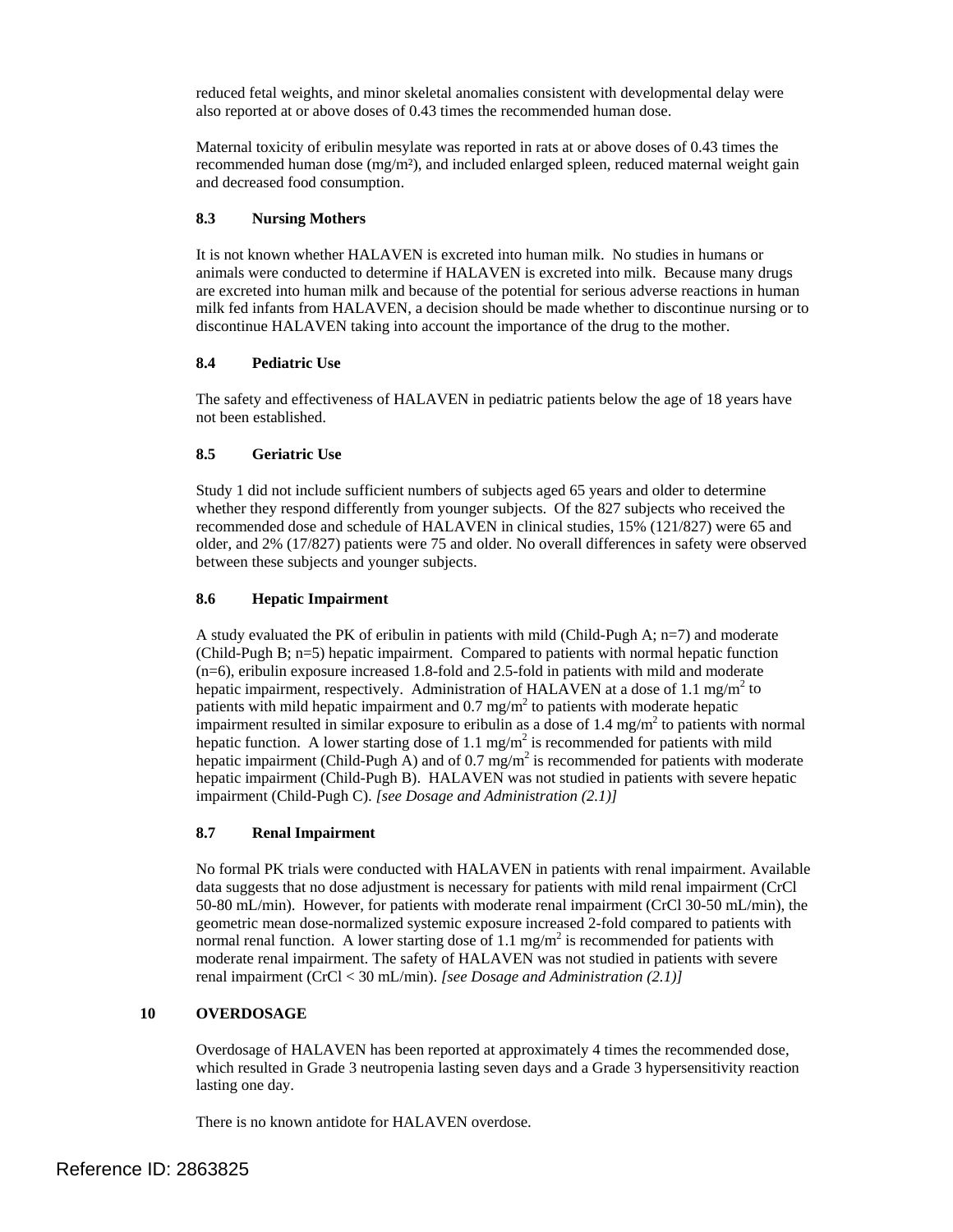#### **11 DESCRIPTION**

HALAVEN (eribulin mesylate) Injection is a non-taxane microtubule dynamics inhibitor. Eribulin mesylate is a synthetic analogue of halichondrin B, a product isolated from the marine sponge *Halichondria okadai*. The chemical name for eribulin mesylate is 11,15:18,21:24,28 Triepoxy-7,9-ethano-12,15-methano-9*H*,15*H*-furo[3,2-*i*]furo[2',3':5,6]pyrano[4,3 *b*][1,4]dioxacyclopentacosin-5(4*H*)-one, 2-[(2*S*)-3-amino-2-hydroxypropyl]hexacosahydro-3 methoxy-26-methyl-20,27-bis(methylene)-,

 methanesulfonate (salt). It has a molecular weight of 826.0 (729.9 for free base). The empirical (2*R*,3*R*,3a*S*,7*R*,8a*S*,9*S*,10a*R*,11*S*,12*R*,13a*R*,13b*S*,15*S*,18*S*,21*S*,24*S*,26*R*,28*R*,29a*S*)-, formula is  $C_{40}H_{59}NO_{11}$  CH<sub>4</sub>O<sub>3</sub>S. Eribulin mesylate has the following structural formula:



 HALAVEN is a clear, colorless, sterile solution for intravenous administration. Each vial contains 1 mg of eribulin mesylate as a 0.5 mg/mL solution in ethanol: water (5:95).

#### **12 CLINICAL PHARMACOLOGY**

#### **12.1 Mechanism of Action**

Eribulin inhibits the growth phase of microtubules without affecting the shortening phase and sequesters tubulin into nonproductive aggregates. Eribulin exerts its effects via a tubulin-based antimitotic mechanism leading to  $G_2/M$  cell-cycle block, disruption of mitotic spindles, and, ultimately, apoptotic cell death after prolonged mitotic blockage.

#### **12.2 Pharmacodynamics**

#### **Cardiac Electrophysiology**

1.4 mg/m<sup>2</sup> of HALAVEN on Days 1 and 8 of a 21-day cycle. A delayed QTc prolongation was observed on Day 8, with no prolongation observed on Day 1. The maximum mean QTcF change The effect of HALAVEN on the QTc interval was assessed in an open-label, uncontrolled, multicenter, single-arm dedicated QT trial. A total of 26 patients with solid tumors received from baseline (95% upper confidence interval) was 11.4 (19.5) ms.

## **12.3 Pharmacokinetics**

The pharmacokinetics of eribulin is linear with a mean elimination half-life of approximately 40 hours, a mean volume of distribution of 43 L/m<sup>2</sup> to 114 L/m<sup>2</sup> and mean clearance of 1.16 L/hr/m<sup>2</sup> to 2.42 L/hr/m<sup>2</sup> over the dose range of 0.25 mg/m<sup>2</sup> to 4.0 mg/m<sup>2</sup> The human plasma protein binding of eribulin at concentrations of 100 ng/mL to 1,000 ng/mL ranges from 49% to 65% Eribulin exposure after multiple dosing is comparable to that following a single dose. No accumulation of eribulin is observed with weekly administration.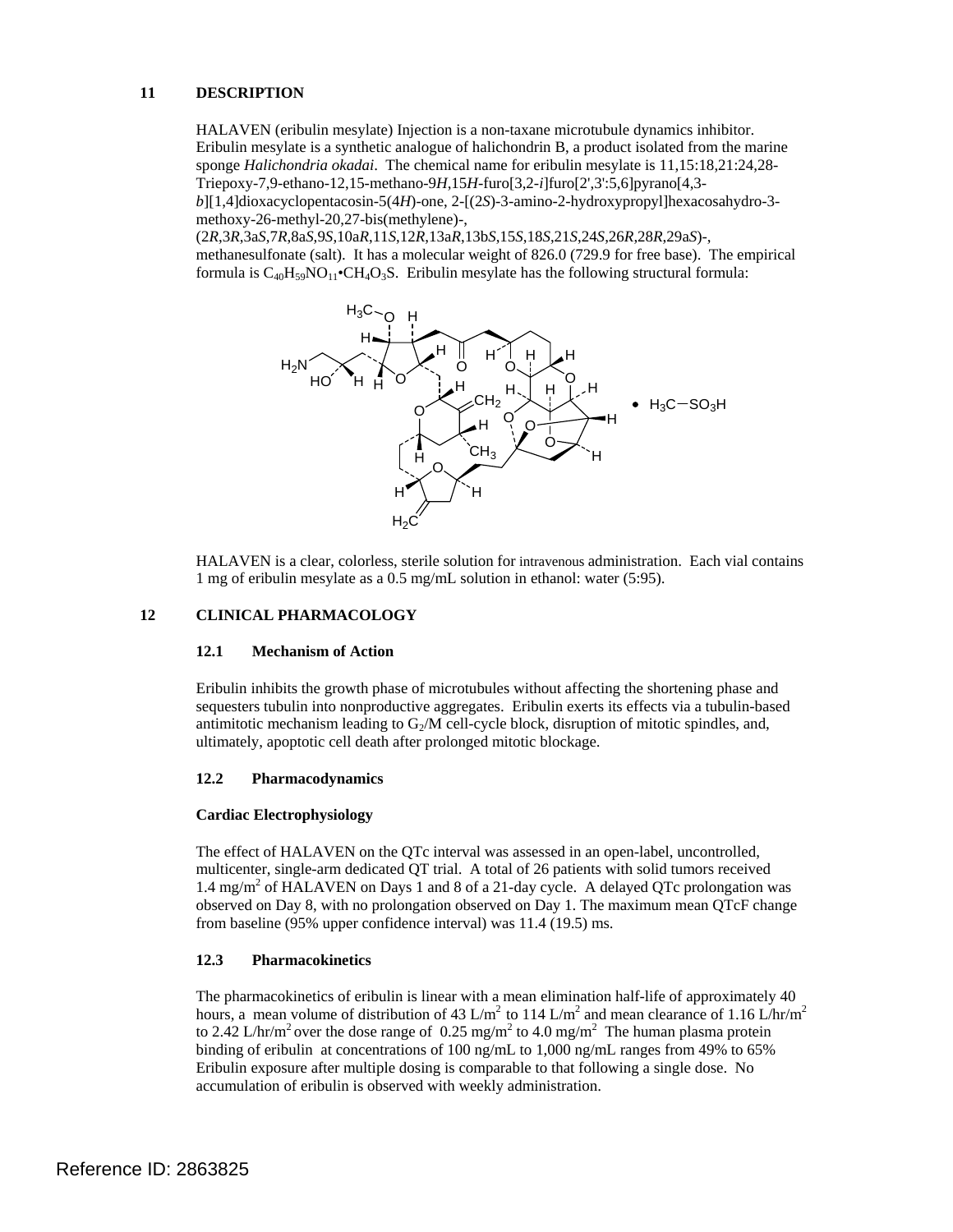#### **Metabolism**

Unchanged eribulin was the major circulating species in plasma following administration of  $14$ C-eribulin to patients. Metabolite concentrations represented <0.6% of parent compound, confirming that there are no major human metabolites of eribulin.

Cytochrome P450 3A4 (CYP3A4) negligibly metabolizes eribulin *in vitro*. Eribulin inhibits CYP3A4 activity in human liver microsomes, but it is unlikely that eribulin will substantially increase the plasma levels of CYP3A4 substrates. Eribulin shows no induction potential for CYP1A, CYP2C9, CYP2C19, and CYP3A in primary human hepatocytes. No significant inhibition of CYP1A2, CYP2C9, CYP2C19, CYP2D6, or CYP2E1 was detected with eribulin concentrations up to 5 μM in pooled human liver microsomes. *In vitro* drug interaction studies indicate that eribulin does not inhibit drugs that are substrates of these enzymes and it is unlikely that eribulin will affect plasma levels of drugs that are substrates of CYP enzymes. Eribulin is a substrate and a weak inhibitor of the drug efflux transporter P-gp *in vitro.* 

#### **Elimination**

 eribulin accounted for approximately 88% and 91% of the dose in feces and urine, respectively. Eribulin is eliminated primarily in feces unchanged. After administration of  ${}^{14}C$ -eribulin to patients, approximately 82% of the dose was eliminated in feces and 9% in urine. Unchanged

#### **Effects of Age, Gender, and Race**

Based on a population pharmacokinetic analysis with data collected from 340 patients, gender, race, and age do not have a clinically meaningful effect on the PK of eribulin.

## **13 NONCLINICAL TOXICOLOGY**

## **13.1 Carcinogenesis, mutagenesis, impairment of fertility**

Carcinogenicity studies have not been conducted with eribulin mesylate.

 Eribulin mesylate was not mutagenic in *in vitro* bacterial reverse mutation assays (Ames test). in vivo rat bone marrow micronucleus assay. *in vivo* rat bone marrow micronucleus assay. The effects of HALAVEN on human fertility are unknown. Fertility studies have not been Eribulin mesylate was positive in mouse lymphoma mutagenesis assays, and was clastogenic in an

 repeated-dose dog and rat toxicology studies suggest that male fertility may be compromised by epithelium with hypospermia/aspermia) following dosing with eribulin mesylate at or above 0.43 6 cycles. Testicular toxicity was also observed in dogs given 0.64 times the recommended human conducted with eribulin mesylate in humans or animals. However, nonclinical findings in treatment with eribulin mesylate. Rats exhibited testicular toxicity (hypocellularity of seminiferous times the recommended human dose  $(mg/m<sup>2</sup>)$  given once weekly for 3 weeks, or at or above 0.21 times the recommended human dose  $(mg/m^2)$  given once weekly for 3 out of 5 weeks, repeated for dose  $(mg/m<sup>2</sup>)$  weekly for 3 out of 5 weeks, repeated for 6 cycles.

#### **14 CLINICAL STUDIES**

 Study 1 was an open-label, randomized, multicenter trial of 762 patients with metastatic breast was stratified by geographic region, HER2/neu status, and prior capecitabine exposure. was stratified by geographic region, HER2/*neu* status, and prior capecitabine exposure.<br>HALAVEN was administered at a dose of 1.4 mg/m<sup>2</sup> on Days 1 and 8 of a 21-day cycle. cancer who received at least two chemotherapeutic regimens for the treatment of metastatic disease and experienced disease progression within 6 months of their last chemotherapeutic regimen. Patients were required to receive prior anthracycline- and taxane- based chemotherapy for adjuvant or metastatic disease. Patients were randomized (2:1) to receive HALAVEN (n=508) or a single agent therapy selected prior to randomization (control arm, n=254). Randomization HALAVEN-treated patients received a median of 5 cycles (range: 1 to 23 cycles) of therapy.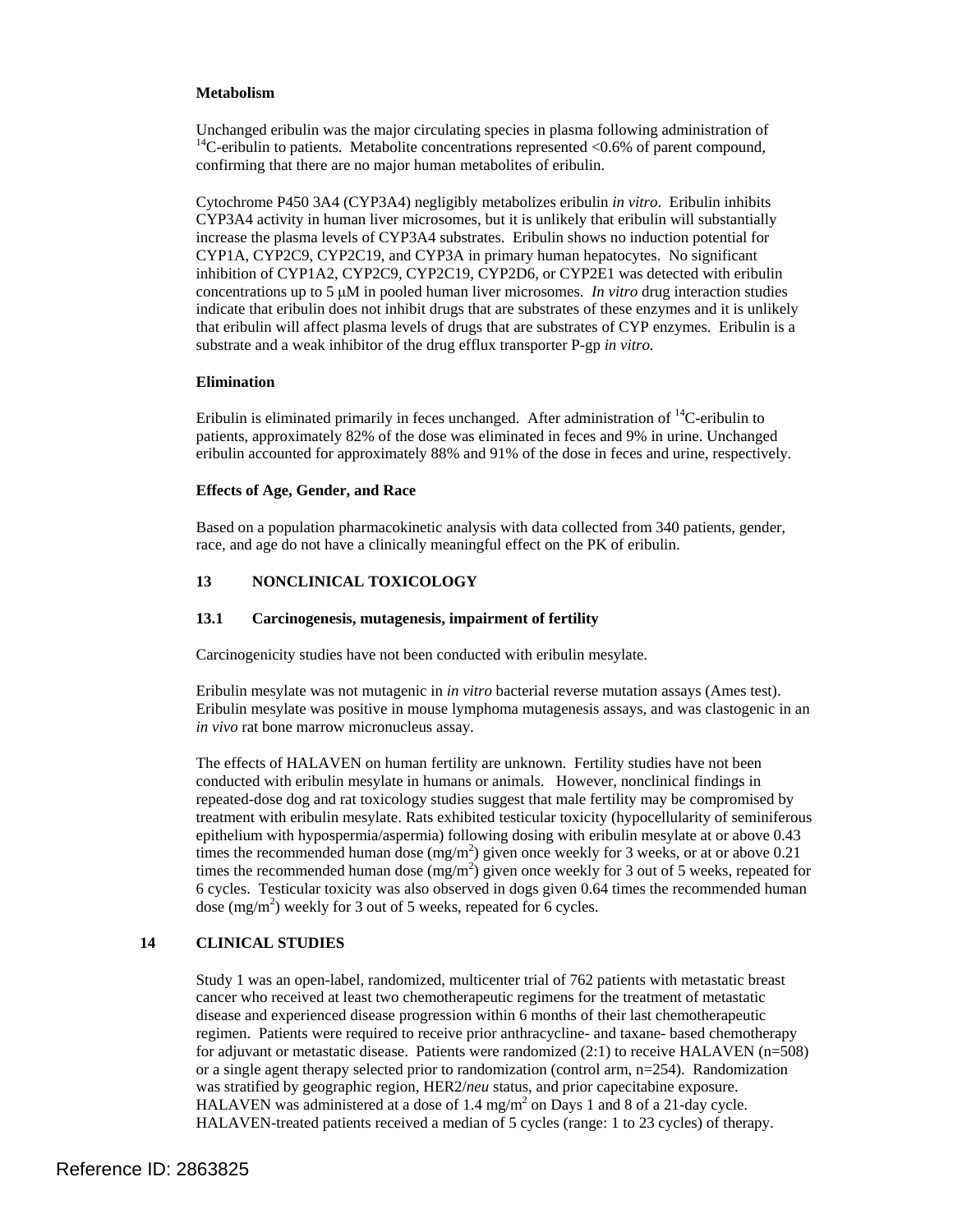Control arm therapy consisted of 97% chemotherapy (26% vinorelbine, 18% gemcitabine, 18% capecitabine, 16% taxane, 9% anthracycline, 10% other chemotherapy), and 3% hormonal therapy. The main efficacy outcome was overall survival.

 The median age was 55 (range: 27 to 85 years) and 92% were White. Sixty-four percent of patients were enrolled in North America/Western Europe/Australia, 25% in Eastern (ER<sup>-</sup>, PR<sup>-</sup>, HER2/*neu*<sup>-</sup>: 19%), presence of visceral disease (82%, including 60% liver and 38% lung) and bone disease (61%), and number of sites of metastases (greater than two: 50%), were Patient demographic and baseline characteristics were comparable between the treatment arms. Europe/Russia, and 11% in Latin America/South Africa. Ninety-one percent of patients had a baseline ECOG performance status of 0 or 1. Tumor prognostic characteristics, including estrogen receptor status (positive: 67%, negative: 28%), progesterone receptor status (positive: 49%, negative: 39%), HER2/*neu* receptor status (positive: 16%, negative: 74%), triple negative status also similar in the HALAVEN and control arms. Patients received a median of four prior chemotherapy regimens in both arms.

In Study 1, a statistically significant improvement in overall survival was observed in patients randomized to the HALAVEN arm compared to the control arm (see Table 3). An updated, unplanned survival analysis, conducted when 77% of events had been observed (see Figure 1), was consistent with the primary analysis. In patients randomized to HALAVEN, the objective response rate by the RECIST criteria was 11% (95% CI: 8.6%, 14.3%) and the median response duration was 4.2 months (95% CI: 3.8, 5.0 months).

| <b>Overall Survival</b>                     | <b>HALAVEN</b><br>$(n=508)$ | <b>Control Arm</b><br>$(n=254)$ |  |
|---------------------------------------------|-----------------------------|---------------------------------|--|
| <b>Primary survival analysis</b>            |                             |                                 |  |
| Number of deaths                            | 274                         | 148                             |  |
| Median, months (95% CI)                     | 13.1 (11.8, 14.3)           | 10.6(9.3, 12.5)                 |  |
| Hazard Ratio $(95\% \text{ CI})^{\text{a}}$ | 0.81(0.66, 0.99)            |                                 |  |
| $P$ value <sup>b</sup>                      | 0.041                       |                                 |  |
| <b>Updated survival analysis</b>            |                             |                                 |  |
| Number of deaths                            | 386                         | 203                             |  |
| Median, months (95% CI)                     | 13.2 (12.1, 14.4)           | 10.6(9.2, 12.0)                 |  |

## **Table 3 Comparison of Overall Survival in HALAVEN and Control Arm - Study 1**

 $CI =$  confidence interval

<sup>a</sup> Based on Cox proportional hazards model stratified by geographic region, HER2 status, and prior capecitabine therapy.

<sup>b</sup> Based on a log-rank test stratified by geographic region, HER2 status, and prior capecitabine therapy.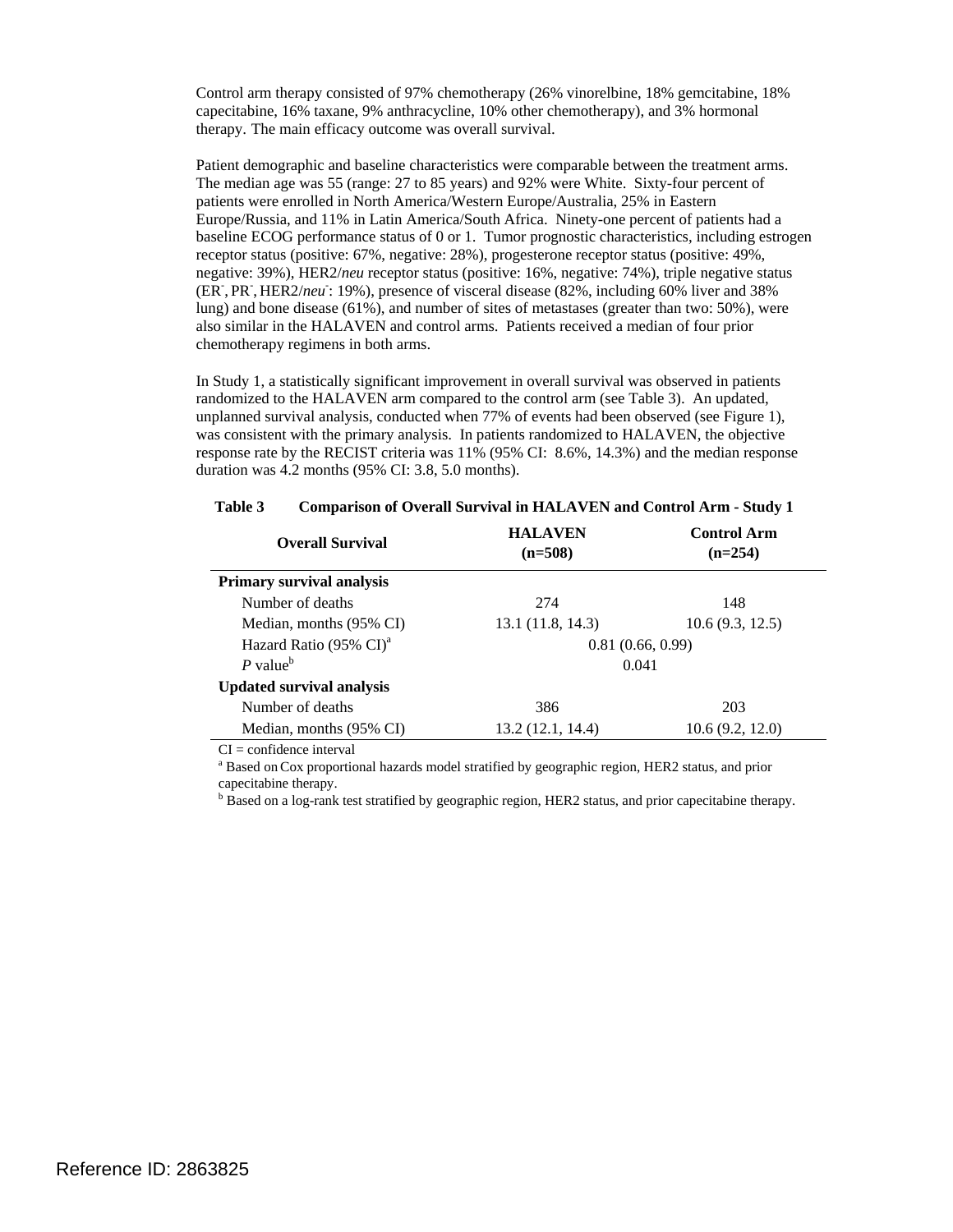

#### **16 HOW SUPPLIED/STORAGE AND HANDLING**

per carton. NDC 62856-389-01 Eribulin mesylate injection, 1 mg/2 mL, in a single-use vial. One vial

Store at 25°C (77°F); excursions permitted to  $15^{\circ} - 30^{\circ}$  C (59° -86° F). Do not freeze. Store the vials in their original cartons.

#### **17 PATIENT COUNSELING INFORMATION**

 See FDA-Approved Patient Labeling

- other signs or symptoms of infection such as chills, cough, or burning or pain on  urination. [*see Warnings and Precautions (5.1)*] Advise patients to contact their health care provider for a fever of  $100.5^{\circ}$ F or greater or
- • Advise women of childbearing potential to avoid pregnancy and to use effective contraception during treatment with HALAVEN. [*see Warnings and Precautions (5.3) and Use in Specific Populations (8.1)*]

Manufactured by: NerPharMa Viale Pasteur, 10 20014, Nerviano Italy

Distributed by: Eisai Inc. 100 Tice Blvd. Woodcliff Lake, NJ 07677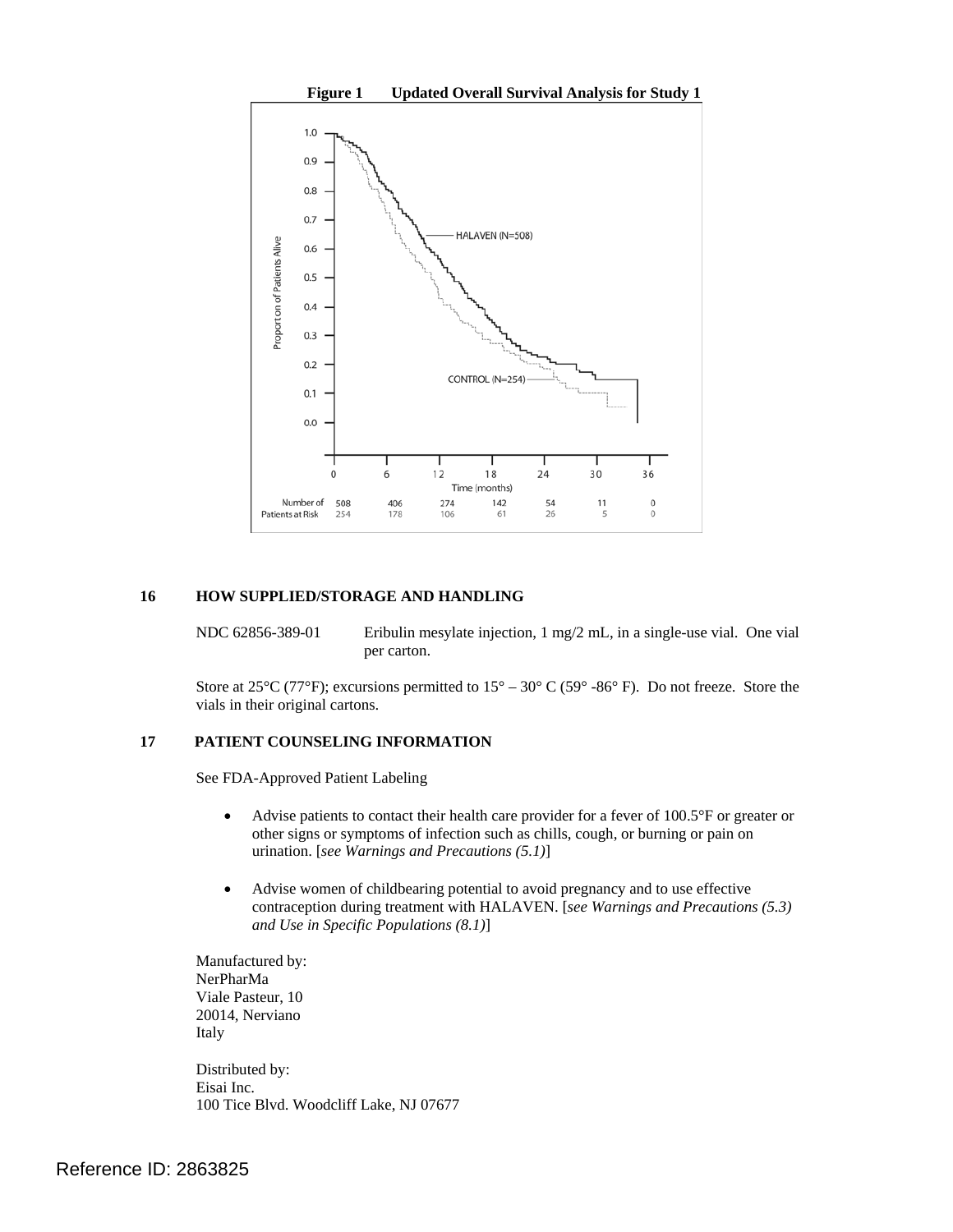# **PATIENT INFORMATION**

# **HALAVEN™ (HAL-ih-ven)**

# **(eribulin mesylate) Injection**

Read this leaflet before you start receiving HALAVEN and before each injection. There may be new information. This information does not take the place of talking with your healthcare provider about your medical condition or your treatment.

# **What is the most important information I should know about HALAVEN?**

Your healthcare provider should do blood tests regularly to check your blood cell counts before you receive each dose of HALAVEN.

- HALAVEN can cause a decrease in white blood cell count (neutropenia). This can make you more likely to get serious infections that could lead to death. You may need treatment in the hospital with antibiotic medicines.
- Call your healthcare provider right away if you develop any of these symptoms of infection while you are receiving HALAVEN:
	- o fever (temperature above  $100.5^{\circ}$ F)
	- o chills
	- o cough
	- o burning or pain when you urinate.
- HALAVEN can cause numbness, tingling, or burning in your hands and feet (neuropathy). Tell your healthcare provider if you have any of these symptoms.

 about side effects*.* See "**What are possible side effects of HALAVEN?"** for more information

# **What is HALAVEN?**

HALAVEN is a prescription medicine used to treat people with breast cancer:

- that has spread to other parts of their body, and
- who have already received certain types of anticancer medicines after their breast cancer has spread.

# **What should I tell my healthcare provider before receiving HALAVEN?**

Before you receive HALAVEN, tell your healthcare provider if you:

- have liver or kidney problems.
- have heart problems, including a problem called "congenital long QT syndrome."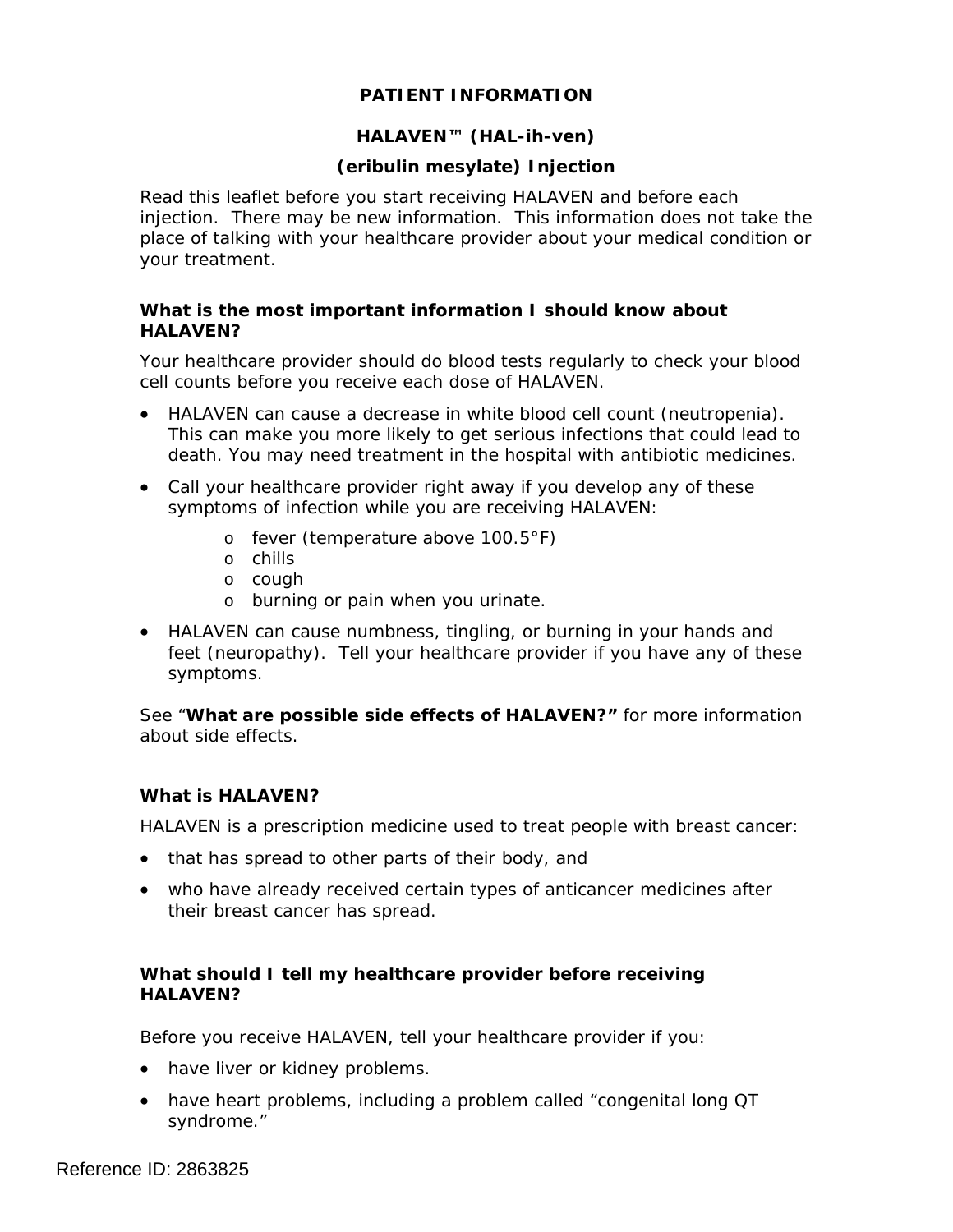- are pregnant or plan to become pregnant. **HALAVEN may harm your unborn baby.** Talk with your healthcare provider about birth control methods to prevent pregnancy while you receive HALAVEN. Tell your healthcare provider right away if you become pregnant or think you are pregnant while you are receiving HALAVEN
- are breastfeeding or planning to breastfeed. It is not known if HALAVEN passes into your breast milk. You and your healthcare provider should decide if you will take HALAVEN or breastfeed. You should not do both.

# **Tell your healthcare provider about all the medicines you take**,

including prescription and non-prescription medicines, vitamins and herbal supplements.

 healthcare provider and pharmacist when you get a new medicine. Know the medicines you take. Keep a list of your medicines to show to your

# **How will I receive HALAVEN?**

- HALAVEN is injected directly into your vein.
- HALAVEN is given in "cycles" of treatment, with each cycle lasting 21 days.
- You will receive an injection 1 time each week for two weeks in a row (day 1 and day 8 of a treatment cycle).
- Your healthcare provider may need to decrease your dose of HALAVEN or change how often you receive it, depending on your blood test results.

# **What are the possible side effects of HALAVEN?**

HALAVEN may cause serious side effects, including:

- • See "**What is the most important information I should know about HALAVEN?"**
- • **HALAVEN can cause changes in your heartbeat (called QTc prolongation).** This can cause irregular heartbeats that may lead to death. Your healthcare provider will decide if you need heart monitoring (electrocardiogram or ECG), or blood tests during your treatment with HALAVEN to watch for this problem.

The most common side effects of HALAVEN include:

- weakness or tiredness
- hair loss
- • nausea
- • constipation